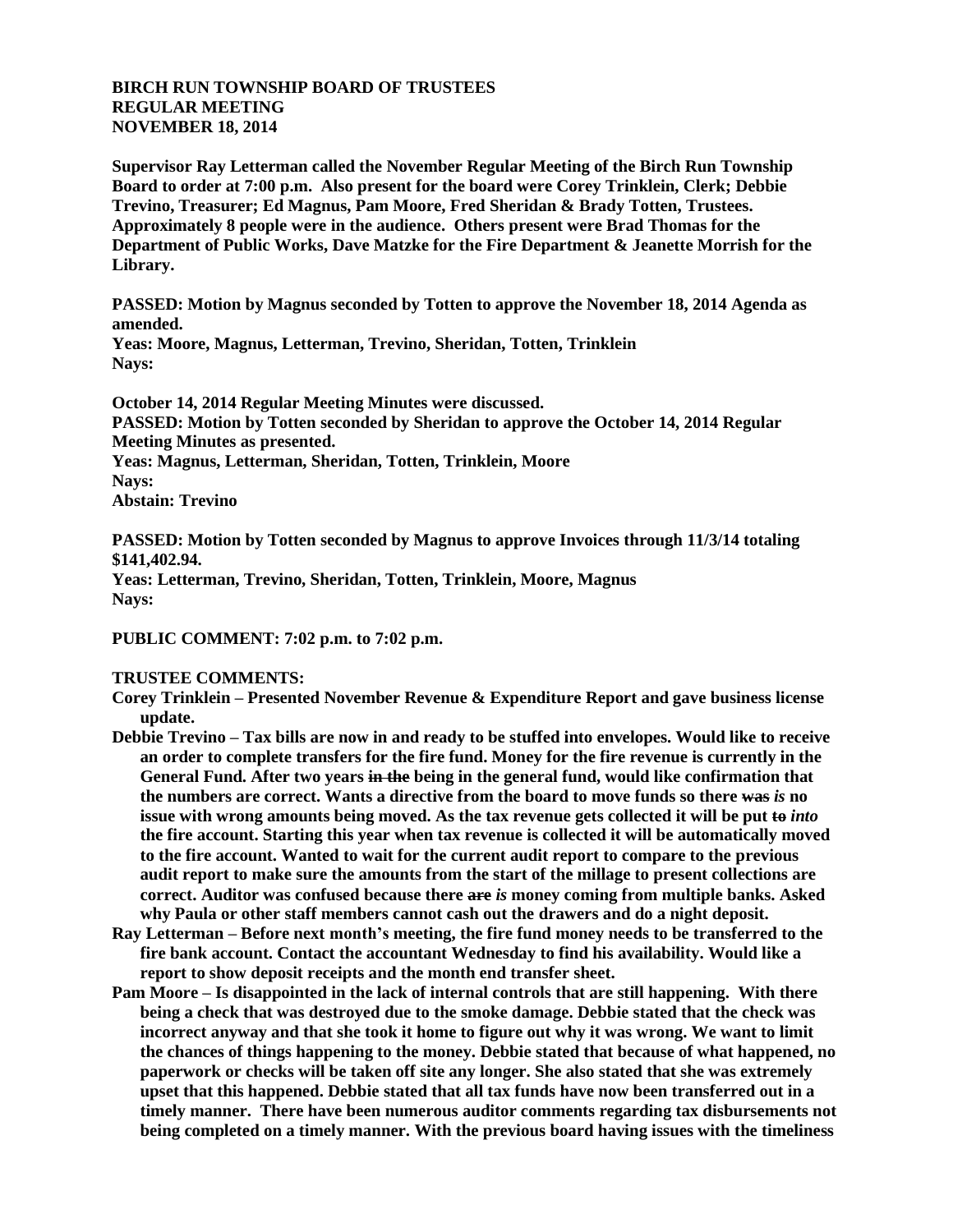**of the tax disbursements Pam has requested that the State look more closely at the audit reports. There was also supposed to be a safe ordered to put the tax money in, but it has not completed. Brady will look into the cost of ordering a new safe. In 2002 there was a tax tribunal after all the money was distributed. There was not enough money left in that account to pay out the tribunal amount which must be paid out within 20 days. In that case it would then need to be taken out of the General Fund. There is nothing from this current tax collection left in the account. In 2009 the Village DDA decided to capture personal property tax money. Debbie could not figure out how to disburse the amounts properly. She needed to calculate the amount due for delinquent tax using a formula provided by the county treasurer. Each individual property needs to be calculated separately for each tax item type, which is why it has taken so long to calculate how much money needs to be transferred. Debbie has completed the spreadsheet for the delinquent personal property tax, now they need to be distributed. The State has commented that is an administrative nightmare. Another internal control issues are** *is* **too much money being left in the cash drawer. There was \$61,047 in the cash drawer, \$60,000 of it being from one check. Pam feels that no matter how often deposits are made, the amount in the cash drawer should not be too excessive. Last month there was a comment again about how long it takes for checks to be deposited. Fred asked if the General Fund account could be moved to Community State Bank to make deposits easier? Ray commented that the number of checks per day varies considerably. According to Debbie, Accounts Payable and Payroll checks for the last two weeks have been signed and distributed in the office. Ray commented that he has an issue with water customers coming in and saying that they pay their bill with cash because checks take too long to cash. Ray also commented that asking questions of Debbie is like hitting a cement wall. We call other people and they ask why this is happening. Why would we have to consider implementing some of these resolutions. The recommendation from the MTA for a lack of a better word that he used, we could have our township attorney draft something that says a vote of no confidence and that is where he is at. Debbie commented that she does not have any issues working with the county treasurer and the deputy county treasurer. Pam would like to see a motion to have deposits done on a weekly basis. Ray asked if there c an there be a bank account across the street to just do deposits into, Debbie commented that there are more fees accrued when doing wire transfers. The auditor asked why can't the office worker do the daily receipting and balance out. Pam asked what the chances are of moving this along and getting a process put into place to do daily cash out of the drawer and nightly deposits. Debbie commented that she will try to do the daily drawer cash out as often as possible, but would like to have the office person able to help do it when she cannot. Debbie said that Wednesday she would go to Community State Bank to discuss creating a deposit account.**

- **Fred Sheridan – If we are going to do more timely deposits we should look at using a bank that is closer to the township office, especially in the winter time.**
- **Brady Totten – The DDA put a guard rail up at the pump station on the corner of Birch Run Rd. and Dixie Hwy. The cost went from \$7,000 to just over \$3,000. Brady wanted to thank Brad for his help in getting this accomplished.**

## **DEPARTMENT REPORTS:**

- **Brad Thomas – The park drainage project by the concession stand has been completed. Cemetery had an incident where the bench in front of the columbarium was vandalized and broken. Ray asked if we have received a copy of the police report. Everything has been winterized. The gate at the DPW building has been lifted.**
- **Dave Matzke – There have been 450 fire runs so far this year. There were 44 fire runs for October. Fire prevention for over 600 kids at North Elementary. Last month competed the pump test and maintenance for all 3 engines. Wednesday there will be a presentation for the grant money for the jaws put into service. The open house for Halloween had 58 kids participate. They are working on Fire Station Design.**
- **Jeanette Morrish – The Incredible Dr. Pol will be at the library on Tuesday, December 2nd for a presentation and book signing. On December 4th there will be a vendor & craft fair.**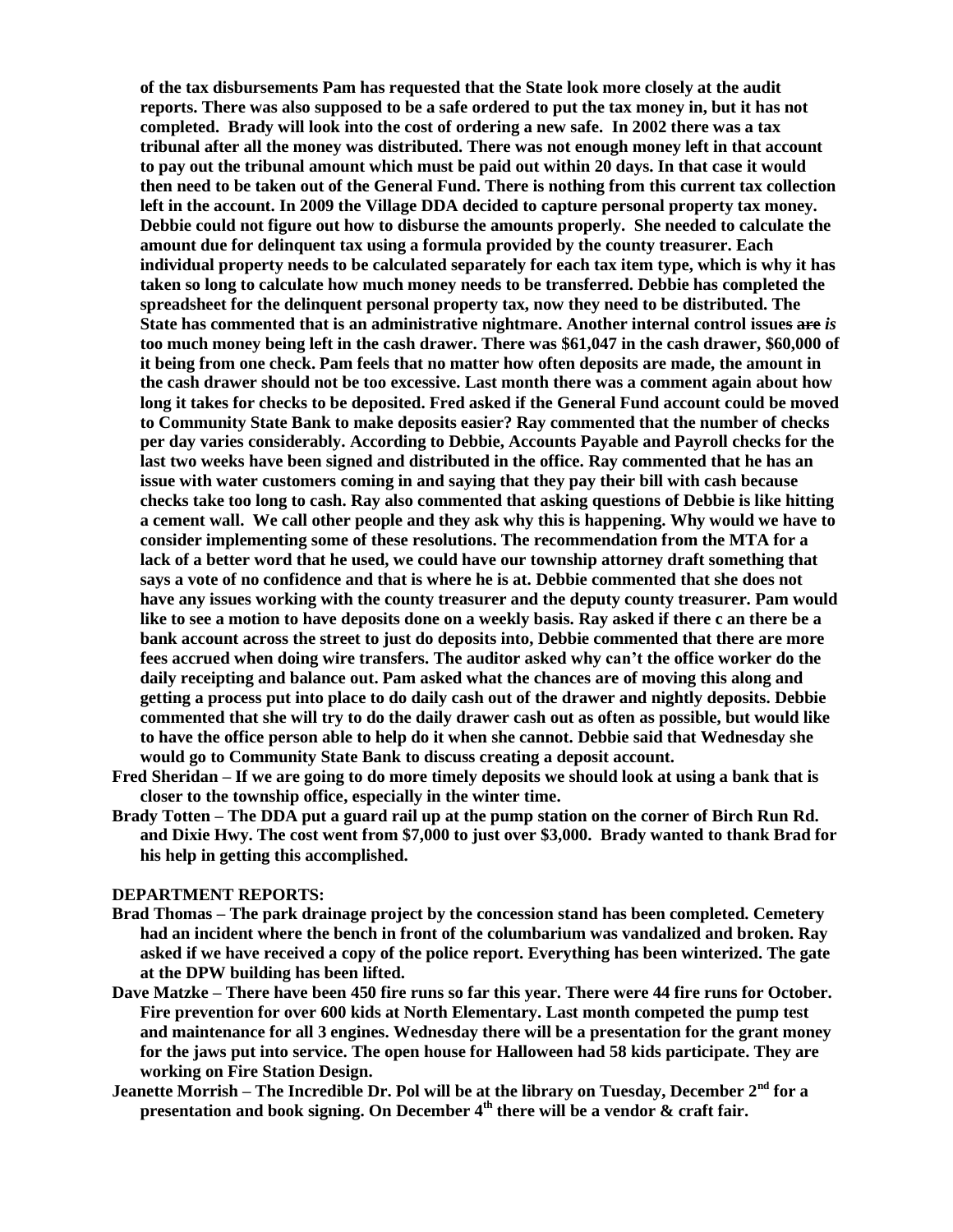**PASSED: Motion by Moore seconded by Totten to approve the treasurer to set up a deposit account at Community State Bank; having the office staff assist with cashing out the drawer on a daily basis and depositing it at Community State Bank; the treasurer will update the General Ledger on a weekly basis; and the treasurer will do transfers to the appropriate accounts on a monthly basis at month end.**

**Yeas: Moore, Magnus, Letterman, Trevino, Sheridan, Totten, Trinklein Nays:**

**PASSED: Motion by Magnus seconded by Moore to approve the DPW employees setting up an account with Cintas for uniforms and taking the cost of them out of their pay checks. Yeas: Letterman, Trevino, Sheridan, Totten, Trinklein, Moore, Magnus Nays:**

**PASSED: Motion by Moore seconded by Magnus to approve the DPW setting up a charge account at Conlees as a secondary filling station in case of after-hours needs. Yeas: Trevino, Sheridan, Totten, Trinklein, Moore, Magnus, Letterman Nays:**

**PASSED: Motion by Magnus seconded by Totten to approve the November Budget Amendments as presented.**

**Yeas: Trevino, Sheridan, Totten, Trinklein, Moore, Magnus, Letterman Nays:**

**PASSED: Motion by Magnus seconded by Sheridan to approve having Bendzinski & Co. begin the paperwork process to finance a loan in the amount of approximately \$2,500,000.00 from Rural Development for the construction of a Fire hall and that any associated fees are to be paid out from the General Fund; Bendzinski & Co. shall draft a posting for publication in the newspaper announcing the intention to finance a Fire Hall and explain that the cost for the Fire Hall will come out of the General Fund and not from the Fire Fund. Yeas: Magnus, Trevino, Sheridan, Totten, Trinklein Nays: Letterman, Moore**

**PASSED: Motion by Magnus seconded by Totten to approve Resolution #2014-10 (Appointing Trustee and Alternate Trustee to the Mid Michigan Waste Authority Board) as amended. Yeas: Moore, Magnus, Letterman, Trevino, Sheridan, Totten, Trinklein Nays:**

**PASSED: Motion by Magnus seconded by Sheridan to approve the property and casualty insurance through Burnham & Flower at the cost of \$20,772.00 for the yearly premium. Yeas: Magnus, Letterman, Trevino, Sheridan, Totten, Trinklein, Moore Nays:**

**PASSED: Motion by Magnus seconded by Sheridan to approve the acceptance of the Terrorism Coverage Insurance for a prospective premium of \$100.00 for property and \$100.00 for casualty. Yeas: Magnus, Letterman, Trevino, Sheridan, Totten, Trinklein, Moore Nays:**

**PASSED: Motion by Magnus seconded by Sheridan to approve the repair of the copier machine from Brady's Business Systems at a cost not to exceed \$500.00. Yeas: Sheridan, Totten, Trinklein, Moore, Magnus, Letterman, Trevino Nays:**

**PUBLIC COMMENT: 10:10 p.m. to 10:10 p.m.**